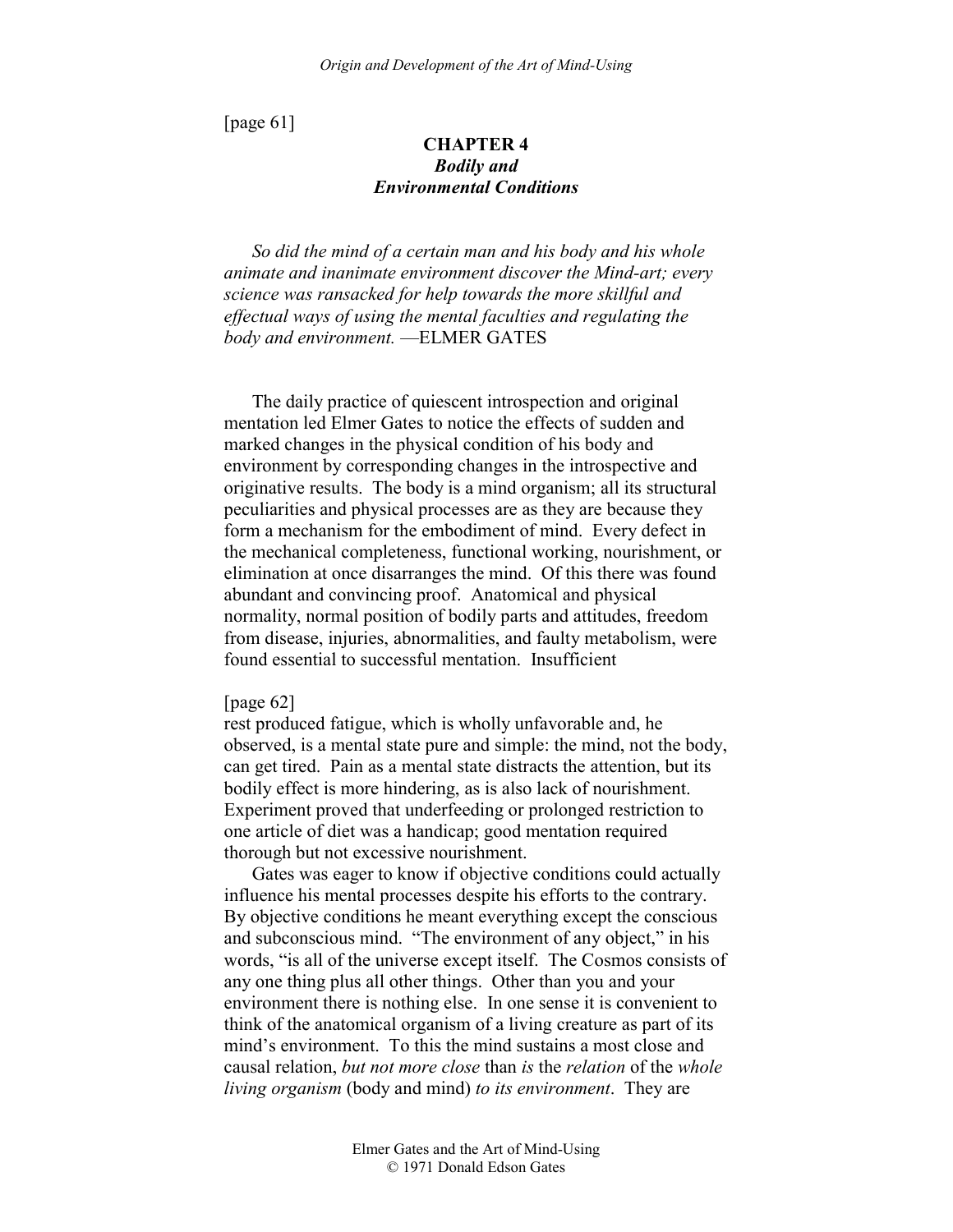composed of the same kinds of substances and energy; both are subject to the same physical, chemical, biological, and mathematical laws; there is mind in the creature and there is mind of the same kind in that which is outside; in its environment the creature, in the most literal sense, not only lives and moves but also has its *being*. Your being is not exclusively in yourself, but to an even greater extent is in the Cosmos of which you are a portion. Every second of conscious life is for still other reasons dependent on the momentary intactness of your connection with your environment."

Environmental conditions affect the quantity and quality of mentative work of the creative or acquisitive kind to such a degree that anyone regularly and systematically devoted to any line of work can easily notice it. There are many conditions other than the common ones that modify mental processes, and even though by natural effort some can be partially overcome, it takes energy. Gates made a preliminary study of each condition

### [page 63]

of environment that undergoes daily or seasonal variation; also the effects of localities, altitudes, geographical features (prairies, deserts, woods, mountains, oceans). The method consisted in making a full record of bodily and environmental conditions during which his mind actually ascertained and discovered new knowledge and did original and creative work. There were those who claimed such a high degree of occult powers and personal attainments as to be free from the effect of their surroundings, but psycho-physical measurements and experimental evidence obtained by his study of some of these claimants did not warrant such assumptions.

A laboratory study of artificially regulated environmental conditions disclosed to Gates the intimate nature of his connection with the environment. The first requisite was an environment that could be uniformly maintained and regulated so that one factor at a time could be varied. It was for this reason that he built the Insulated Isolation Chamber. He found that there was an optimum value of any factor for the best mentative work; fatigue set in sooner at other values. Such factors as temperature, barometric pressure, humidity, oxygen content of the air, electrostatic potential, minute amounts of carbon dioxide or other gases or vapors or smells, illumination, and noise level were studied. Frequent fluctuation of any one wasted vital energy.

His methods of determining fatigue were such as the following: The arm lifted a given weight to a given height at a certain rate, keeping time with a pendulum; or the mind passed understandingly through consciousness the propositions and corollaries of plane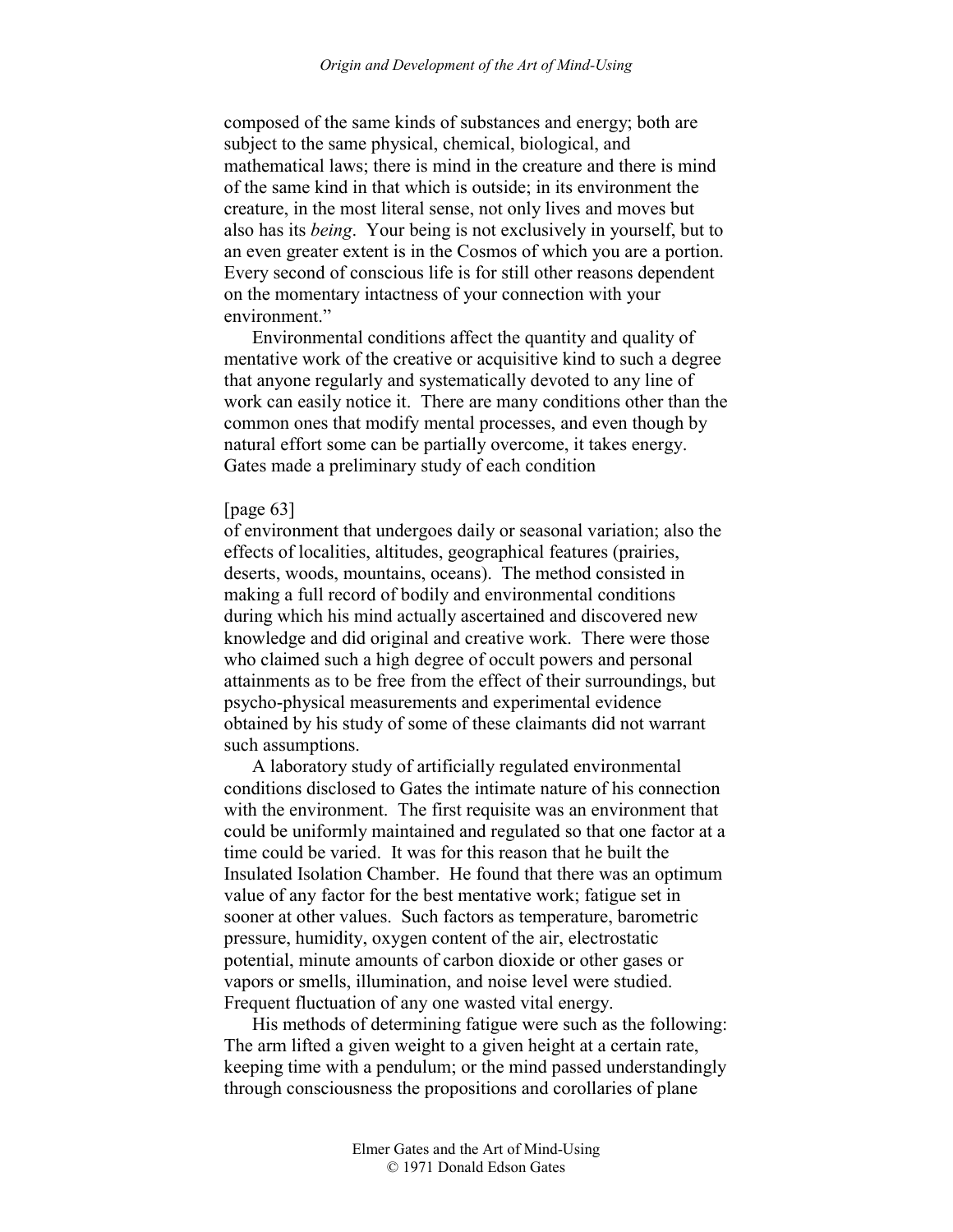and solid and spherical geometry at a given number per hour, previously regulated by trials. These or similar kinds of motor or mental work were continued until fatigue commenced. After an average was obtained for a uniform environment that was as nearly normal as he could make it, one factor was then varied as the same tasks, were repeated, and the effect noted on the fatigue point and other bodily and mental conditions, including quantity of work, time required for

# [page 64]

recuperation, effect on excretions. Mentation, he found, was not only merely relieved of hindrances, but also was actually promoted and augmented by proper environmental conditions.

Having arrived at these conclusions, he made another investigation, repeating his experiments and adding new ones. He more carefully and minutely observed changes in his introspection of each mental function and state when there were sudden changes in his body, such as from ample sleep to great loss of sleep, rest to fatigue, recumbent to standing position, muscular relaxation to severe strain, different attitudes and gestures, fasting to full nourishment and to a limited diet; also the effect of changes in environment, as from great cold to warmth, humidity to dryness, high to low altitudes, stillness to great noise.

Every sufficiently sudden change produced marked changes in his introspective states. He could with some certainty predict what modification in qualities, intensities, products, and speeds of conscious processes resulted from given changes, and this led to an experimental study of the introspectively observable effects of artificially produced changes. He was led to believe, what he was later able to prove, that all the slower and smaller changes in body and environment also produced changes in his mental states and processes, but that these effects were too gradual or faint to be noticed except in their cumulative action. This led him to make a more definite quantitive study of conditions that produced introspective effects.

He noticed that during certain days and hours he could perform intellectual labors more easily and do better and more original work than during other hours. To determine to what extent this was caused by changes in body and environment, he measured and recorded many changes (some of which were given later on in lectures and reported in the press), not only in the environment but in the body, as diet, breathing, perspiration, and chemical composition of excretions and secretions. He paid particular attention to times when he had new ideas and was otherwise mentally above par, and found that generally they corresponded with definite conditions of body and environment.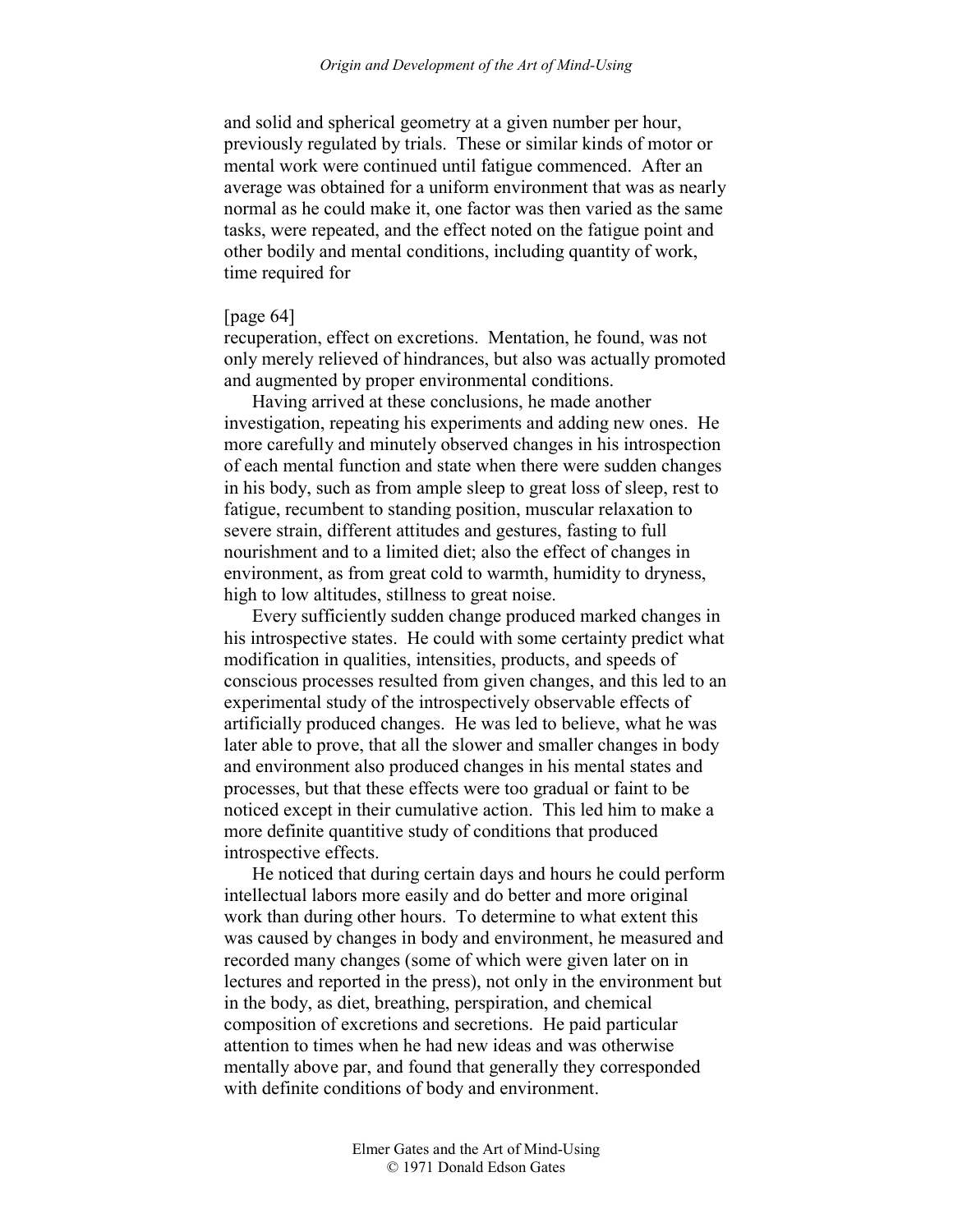# [page 65]

Only generally was this true, however: he later discovered that these apparent exceptions existed because proper introspective attention (the "dirigation" of Chapter 7) more than compensated for unfavorable conditions; but it required a much greater expenditure of energy.

He made quite a specialty of this line of research on the originative and creative capacities—another outlet for that "lightning activity" which astonished his uncle. He would select some subject in the sciences or arts and apply his mind to it exclusively for several weeks or months, keeping a minutely accurate record of times and character of every noticeable change. At regular daily periods he would introspect his mental content of that subject, considering each fact in relation to every other in the same and other subjects, trying to invent by considering defects of existing methods and apparatus, turning the problem over to the subconscious, trying it in various bodily and environmental conditions, and by every conceivable introspective conscious and subconscious method; and when failure or success took place he made a complete record of conditions.

In his investigations Gates inevitably noticed time lost by interruptions. Assistants tabulated for several months the time lost from his daily work by all interruptions, by a given and gradually increasing number of prearranged ones, and the work done when there were no interruptions. A sufficient number decreased the work output to almost nothing, the output increasing as the interruptions decreased. Another loss of time was in doing things just as well done by an assistant.

Observations upon himself and many others revealed to his surprise that it was not unusual for interruptions to waste a half to two hours daily-estimated as 180-730 hours annually, or 36-146 working days of five hours. In an active life of 50 years, this loss of 5-20 years could be enough to change a lifework from great success to partial success or even to failure.

The mental working day was estimated at five hours because numerous observations upon himself and many others showed that the mind could not do continuously, month to month,

## [page 66]

*first-class* productive, originative, or creative work for much longer, and then only when health and strength were at their highest and no energy was used for other kinds of work. One could indeed keep busy ten to sixteen hours daily at any routine drudgery, but the mind was no longer at its best after the first three to six hours.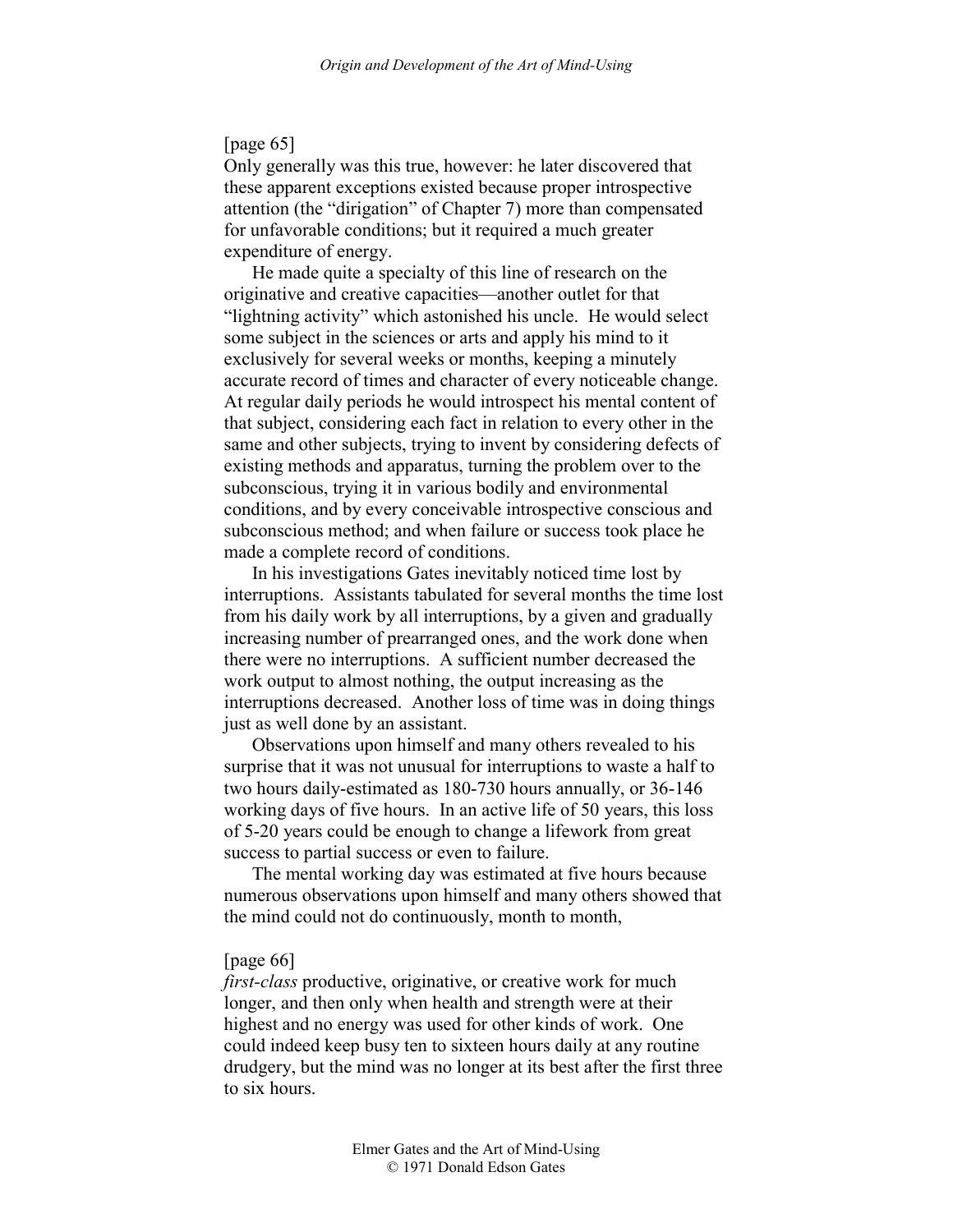More serious than quantity was the loss in quality. It was only by continuity of attention for several hours that the highest degree of daily functional efficiency was attained. Momentary attention to other matters set up activities in other parts of the brain, and there was not that cumulatively increasing attentional stimulation of cerebration that occurred with no distractions. About these facts his experiments left no doubt at all. Distractions lowered the functional excitement, or "frenzy," of the creative imagination and upset the "spell," or "ecstasy," that after a short while tended to new insights and ideas. Distraction is so serious to creative mental activity that the mind instinctively becomes so absorbed in its subject and absent-minded about everything else that it does not notice ordinary disturbances.

No feature of the mind's functioning so impressed Gates with its practical importance as that the mind had to get worked up to a certain enthusiasm and alertness where abilities were highest. It took time and great effort and strong incentive to bring about this "Mentative maximum"; it used energy, and rest and recuperation must follow before trying again. He could not, for instance, without great effort get the mind thus worked up more than once a day, and even with the very greatest effort it could not be done with equal success every day. Generally several days' rest was required. By systematic practice, however, a comparatively uniform series of results could be attained, provided the attention was not disturbed.

The attention could be kept in efficient operation only a few hours at a time. During the five hours' daily mental work there was only a short period of maximum activity under the strongest and brightest limelight of attention, perhaps ten to forty minutes. This short period was the culminating opportunity of that day's

## [page 67]

work. Many experiments upon himself and others convincingly substantiated this conclusion. This experiment was also made upon persons kept in ignorance that the disturbances were made one day and not another, thus eliminating suggestion, and it was made in an environment that was uniform day after day.

If this highest mental maximum was not reached, then the most evanescent and higher generalizations, the more subtle distinctions and more beautiful conceptions, were not attained, but instead a lesser series of results to start the next day's work. "Ofttimes an idea is born with difficulty," Gates wrote; "it evades us time and again until finally, dimly and for a brief period, we realize that the insight is about to enter consciousness. It may not—and often does not—and may even remain unknown that day or that generation." It is well established, he continued, that in any process of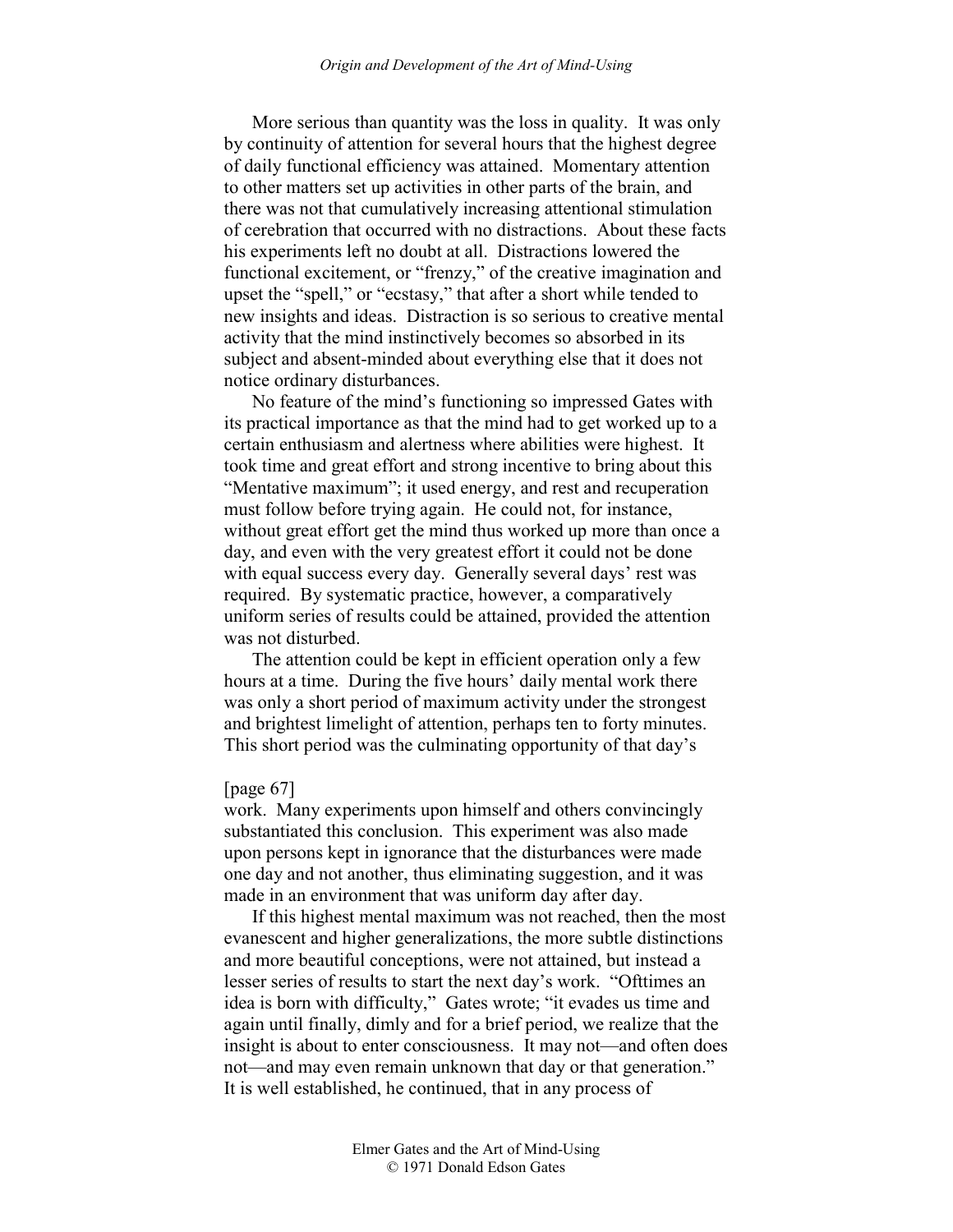physiological or psychological deterioration it is the very highest faculties that first disappear; those mental capacities that have been attained last in the course of evolution are first to be destroyed when a degenerative process sets in. Now, fatigue is such a process, and everything that prevents continuity of attention is a retrogression, and the very highest faculties are first affected.

In one sense Gates considered a person a mentating organism, or mind-machine, whose output in ideas or creative work can be augmented 10 to 40 percent. In a whole lifetime there are comparatively few years when this machine is at its best; so its working time should be economized. In early life, or when engaging in a new work, the mind has naturally a shorter daily period of effective mentation, but as one grows older or becomes inured to a given work, the mind is capable of longer hours and should gradually be accustomed to them. From his observations a man is fortunate if the exigencies and changes of an active life permit twenty, to say nothing of fifty, years' continuous application to mental work. Ordinarily, he found, two or three periods of one to four years each were accomplished—not quite enough for complete preparation and adequate skill. A greater number of persons, he believed, for the world's sake should take up lines

#### [page 68]

of research and give their lives to them, and should value their time too much to allow it to be wasted by such hindrances so easily avoided.

From his point of view the place in which Gates worked (he once named it the phrontisterion!— Greek for "think-shop") was not merely the small space within his laboratory walls or studio, it was unlimited space filled with worlds; the Cosmos itself was his think-shop. Although he could not change the Cosmos, he could make himself more freely subject to its influences.

His personal attitude toward his environment was a much closer relation than even his studies indicated. "When I once fully realized," he expressed it, "the causal and functional relation between my body and environment, and between my mind and environment, saw that this relation is both immanent and corporeal, and that my environment was much more than my immediate surroundings, I was profoundly impressed—my emotional exaltation was almost unbearable. When I realized that the vast objective Cosmos and the equally vast immanent forces (animate and inanimate) were all parts of a whole by means of which my mind was functioning, I was over-whelmed with my littleness and elated with the greatness as being part of that Whole, with the power to use it and be used by it! It was during these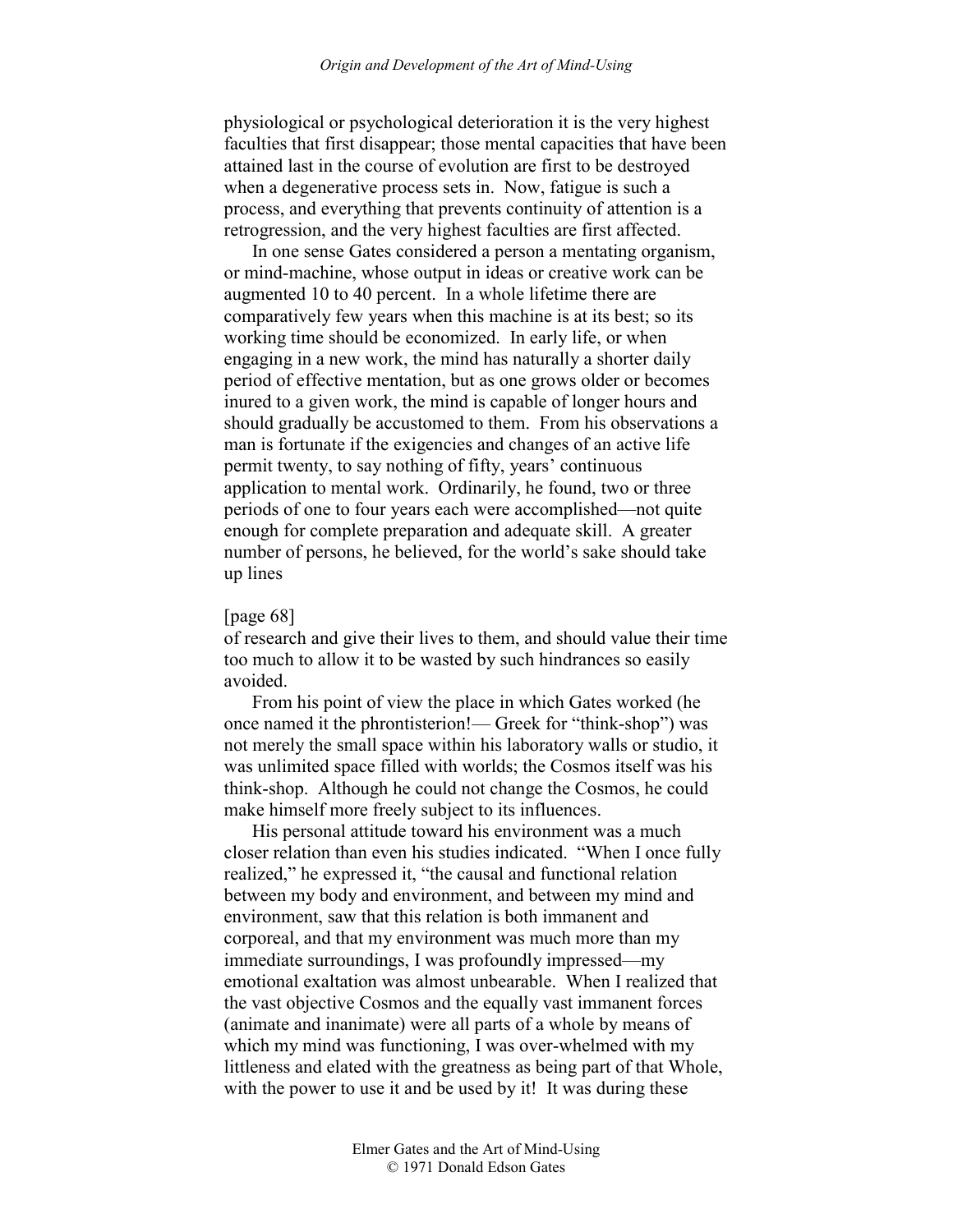moments that I most clearly saw that only by and through mind could I know anything and take advantage of these relationships. All this existential Cosmos would be an insensate, dead, and unmeaning thing but for mind. Therefore the study of mind and especially of those processes by which new truth is discovered, has been taken up with an increased interest and enthusiasm that cannot be described, 'determined to cease not till I die,' and fervently hoping that I might never die so I might continue my studies into the Beyond."

The three factors are interrelated in a vital way. The body would not be a living body except for the mind; the mind would not function but for its body; and neither could exist even for an instant without the environment-the body would not grow, the mind could not get memories. There is no machine

## [page 69]

so closely interactional as this body-mind machine. "Think of it!" he exclaimed . "Not only do these three factors constitute a mechanism in the fullest sense, but the environment enters shapingly into the mind by furnishing its sensations, images, concepts, and ideas of objects, and the mind reacts upon its environment, modifying it. The mind is intrinsic in the living body, constituting its life and building it. These three factors mutually influence each other—not merely a mechanism but a living mechanism—a mind-mechanism; a self-active, mindmaking mechanism which is guided by the mind it makes, and in turn the mind organizes the mechanism."

"It would not be a true psychologic account of this period," he wrote, "without saying that this was a time of almost constant yearning or 'desire-prayer' for enlightenment—an asking of the Whole for illumination; a wondering why I could remain in ignorance of the real nature of mind when Mind is in the universe! Hour by hour I held in my mind the feeling *that inasmuch as there is that in the Cosmos* which is conscious, why cannot my consciousness get in touch with it? In a dim way I began to look upon Consciousness as the very inmost secret of the mind and of all life, and as the most significant factor of Existence. I did not clearly state or think this but felt it all the more intensely. I distinctly was aware of *all that other Consciousness* in the *Cosmos* and seemed to *feel* it, although I well knew it might be an illusion or misinterpretation—but of my awareness of it there is no doubt. I conceived the universe as being the infinite body of an infinite mind-activity, the key to which is Consciousness, and therefore I believed that a knowledge of the laws of conscious mind would be the most important attainment possible. To this consciousnessactivity in the Cosmos, conceived as a cosmic and immanent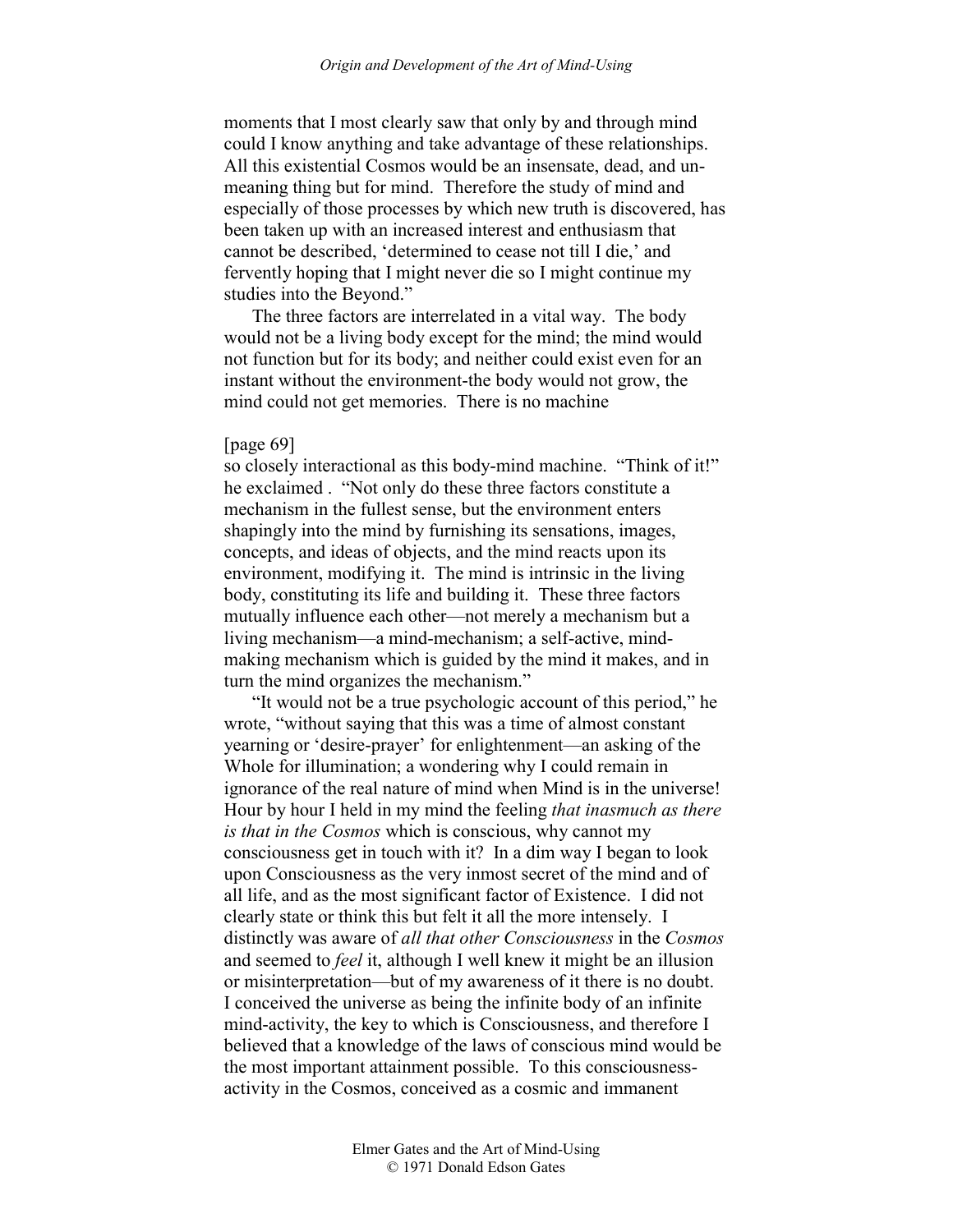activity, I yearned my daily and hourly desire-prayers for enlightenment."

That perhaps he lacked enough ability to accomplish his ambitious purposes was sometimes a discouraging thought, but he hoped the art of mentation would make up for any deficiencies. So eager to possess ability, like some of the great discoverers, he

# [page 70]

resolved at least to do nothing to weaken his health. This led him to put into practice the results of his experiments; and to further that end he studied physiology and hygiene, and took up the study of medicine under a preceptor, with elective courses in college.

This study of his relation to his environment exerted a deep influence upon subsequent investigations. He realized that for the best results in the study of the sciences and arts he must not lose sight that the mind is not independent of the body, environment, moods, idiosyncrasies, habits, morals, evolutionary degree of growth, and other influences. Proper adjustment must be maintained between body, mind, and environment. "The mind responds to changes in environment and is therefore functionally part of it; changing conditions are as cosmic as metabolism or chemicals. The mind cannot be understood as an activity independent of the Cosmos. This strange view of the isolated independence of the mind functions has dominated all thought of the world," he emphasized.

Gates marveled that a human mind could proceed into the unknown, explore it, and make ever greater and greater parts become known. "How is it possible that a human mind shall come to know what no other human mind can tell it, what no book has recorded, what no language has expressed, what no mind has conceived?" he pondered. "How can it wrest a new idea out of the Unknown? Now came into Newton's mind the idea of gravity and the calculus? into Spencer's, Darwin's, Haekkel's, and Wallace's that of natural selection and survival of the fittest? Although I did not then dearly understand my own conception or insight into the mystery, I had a slowly forming conviction that the MIND which I called *my* own is in reality but a functional portion of a universal process, part of a cosmical activity—a little twig on the great tree of life; and that inheriting its nature and responding to its influences, my mind is a practical portion of a Universe-process, is a vortex in the Infinite Sea of Consciousness; and in discovering the new truth I am but taking advantage of my interactional, organic connection with the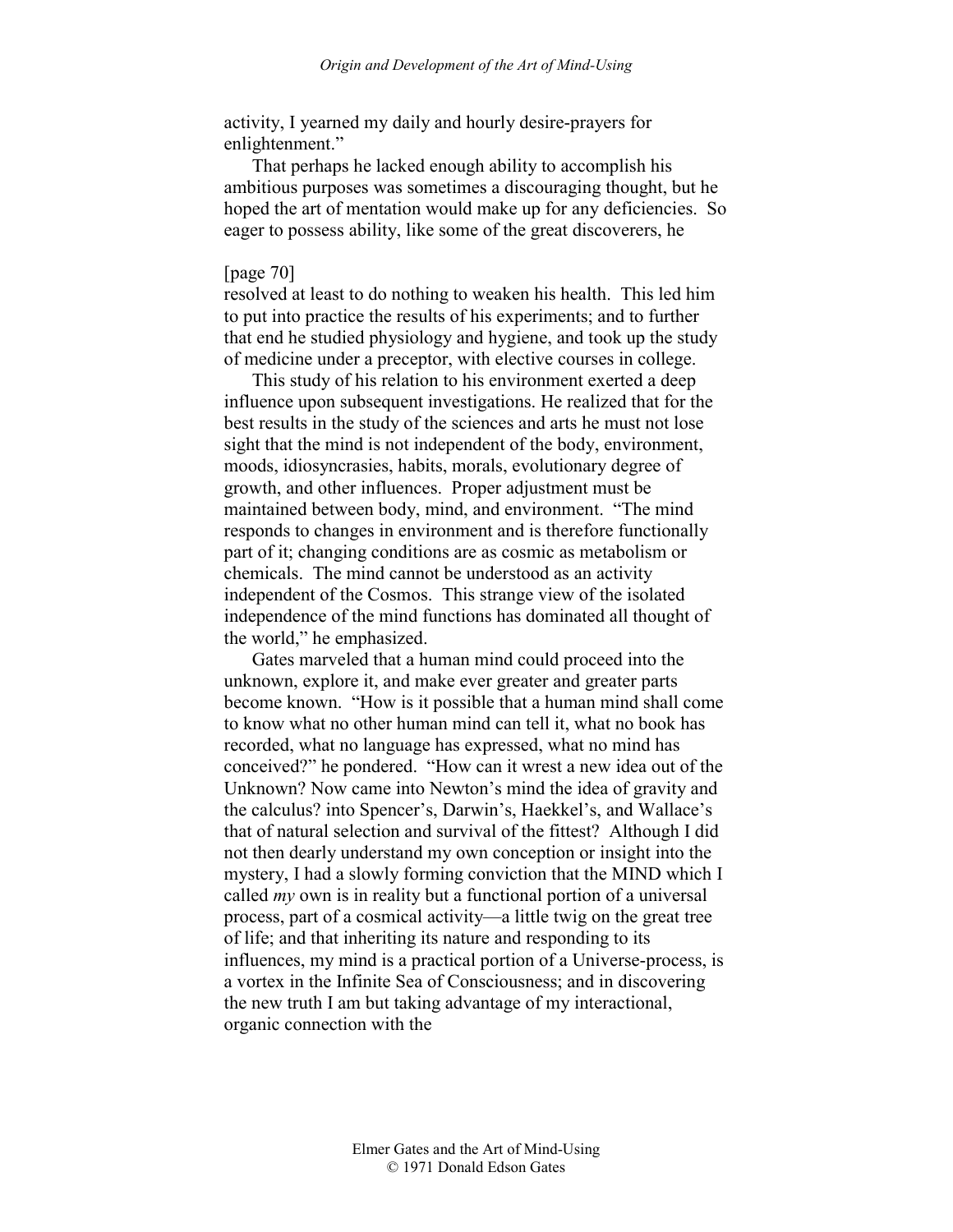# [page 71]

mentative process of the Cosmos. Not in any mystical or supernatural manner but in a way just as natural as when I utilize the waterfall to turn the mill, or the sunlight to aid in growing crops.

 "There is in the Universe, THAT Out of which my consciousness comes and by which it acts; there is THAT which if it were not, my consciousness could not be. I know not what THAT is—but my consciousness is dependent on it . . . is part of it—and it is THAT which constitutes those mental processes by which truth is discovered," is what he wrote at that time.

Later and much more extensive experience in making discoveries and inventions fully demonstrated the correctness of his early insight that new ideas are the result, not of supernatural or mystical agencies but "of the natural processes of consciousness and powers of the mind as experienced in the mind in functional interaction with Cosmos."

This study of environment naturally led him into an awareness of functional periodicities. Some of the main results of his study of them, which he put into practice to the best of his ability, are summarized perhaps in his general view: "No one physical aspect of nature is more noteworthy than the recurrent periodical or rhythmical character of its phenomena and this is probably true throughout the whole domain of Cosmos from its largest macrocosmic groups of sidereal systems down to its smallest infinitesimals; from movements that recur every billions of years to those that take place billions of times per second; from the recurrent ages-long geologic periods to the annual seasons, to night and day, to the rhythm of respiration, heartbeats, and light waves. Within this vast domain of infinite room there occurs forever the great Drama of The Cosmic Process whose separate acts and scenes are marked off by larger and smaller periodicities. Herein the universe undergoes its perpetual transformations and redistributions of matter, motion, and mind. This limitless ROOM is the home, the dwelling place, of boundless Totality; within this Space there are aggregated all Things into one reciprocally functioning Cosmic Whole; they are all

### [page 72]

composed of the same fundamental matter and motion and mind; materially, dynamically, and psychologically they are alike; they are tied together by various forces and interactions and functionally connected so that no one Thing is independent of all other Things but are inextricably related and interdependent, making ONE, FUNCTIONAL WHOLE, whose rhythmical interactions are functional periodicities. Within the larger Whole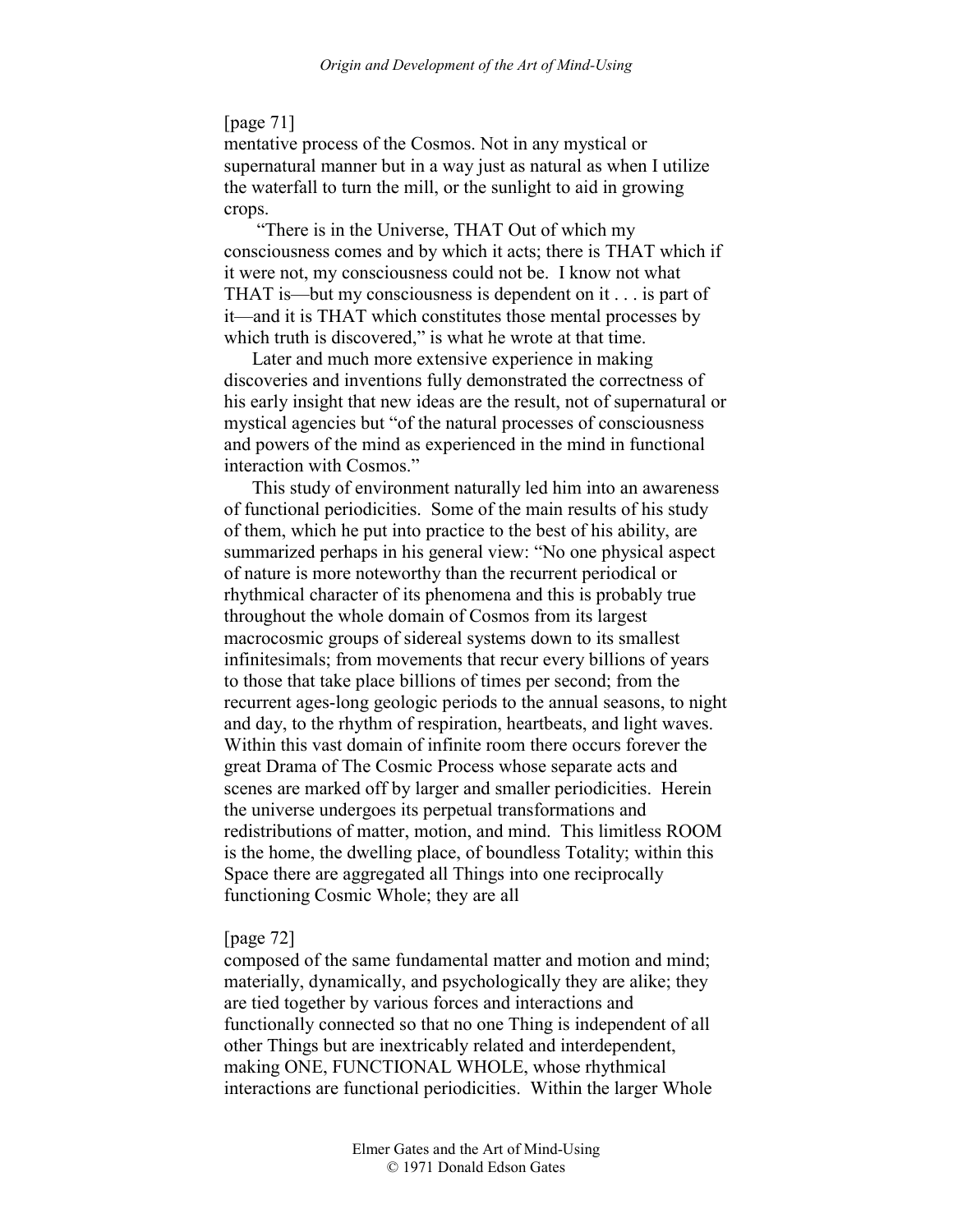is our solar system with our Earth keeping step in the rhythmic Goings-on, and on Earth is the evolving Organic Life. Our earth has had its succession of geologic ages with their alternate periods; and in any age its seasonal alternation of winter and summer, its daily alternations of day and night and tides; and so on in a hundred ways, each species of thing and each thing functions rhythmically, keeping its time and place with other things in that same system."

The human organism has its growth periods, with ontogenetic lines of functional development and in each line a sequence of functional crises. There are periodic, or rhythmical, sequences of functions and periodicities in all organic life, and if some are known others can be determined. To conform to them is to be doing that which nature is doing at the same time, thereby having the Cosmos for a partner and guide. When periodicities occur in any organ or person or world, then is the time for that kind of functioning easily and naturally, because that kind is then and there the trend of events for that thing and for the Cosmos of which it is a functional part. To determine the times of the beginnings of natural functional periodicities and conform to them is to float upon the cosmic tides and not battle uselessly against them. Particular kinds of bodily and mental work should be performed at certain ontogenetic periods and seasons, so as to take advantage of the great physiologic, physical, and psychologic tendencies of these periodicities.

When a function or faculty first becomes ontogenetically active, then, as pedagogy teaches, is when it should first be trained. When some other faculty begins its periodicity, all other matters should be temporarily dropped and the new functioning

### [page 73]

given opportunity for uninterruptedly starting its development and growth, Gates' experiments showed. To attempt to train or use an activity before the time of its functioning is time worse than wasted; to wait until after the period of activity is just as wasteful. In forming habits of work one should conform to the ontogenetic life periods when that kind of work is due, and it should not be skipped. The work should of course relate to one's predilections and genius-capacities.

A knowledge of periodicities enables a prognosis to be made, and Gates' studies suggested an art of prognosis. Briefly stated, from any one series of changes within a known normal organism all other series of changes can be foreknown. It is a natural province of science to predict or forecast events. The astronomer predicts for hundreds of years with incomparable accuracy; the farmer predicts that spring will come again; the dog, that if it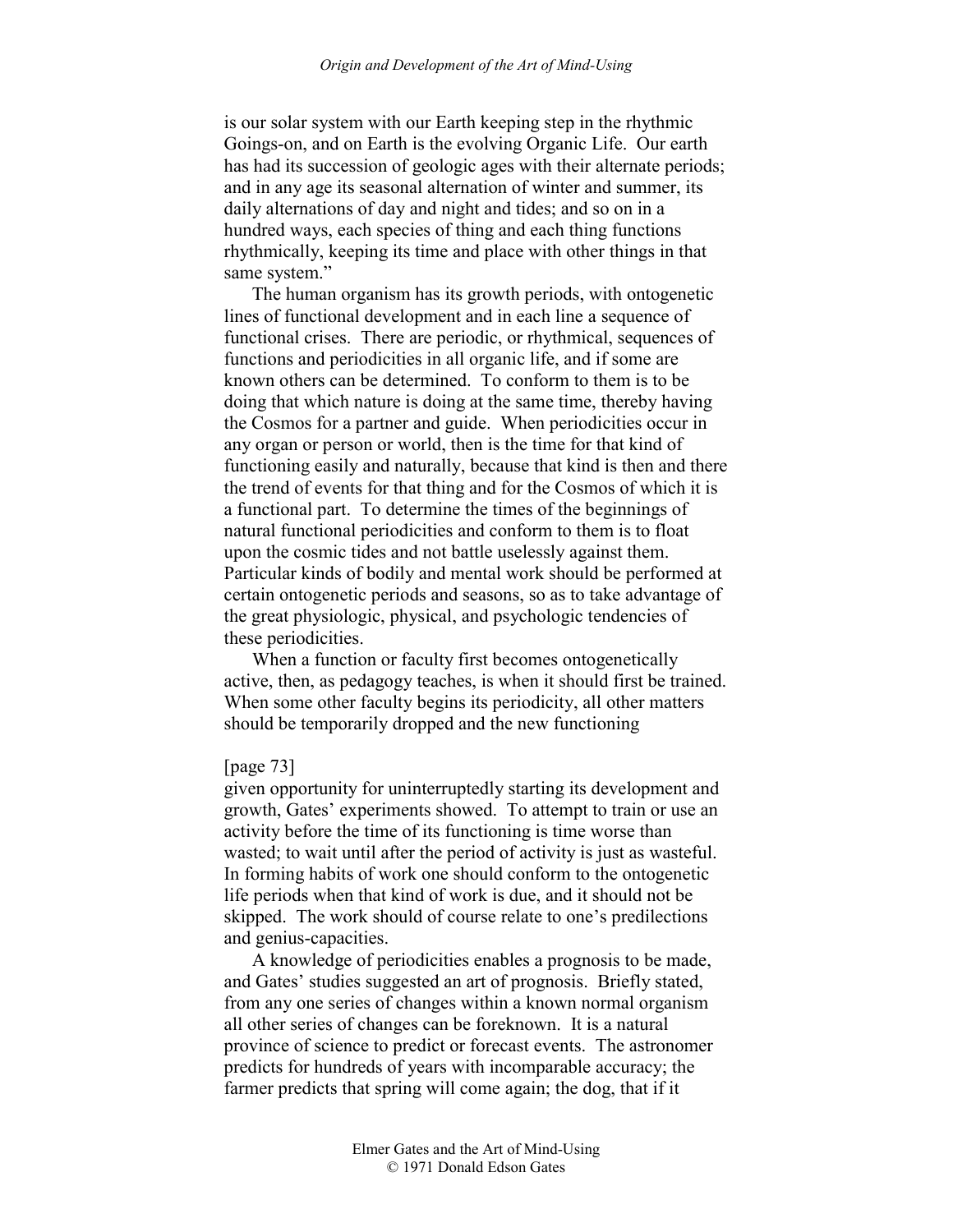whines properly its master will open the door. The majority of intelligent actions of living creatures are based on prediction. If we know the orderly sequence of periodicities, both in the organism and in its environment, and have the chronological date at which the organism starts its life, certain computations can be made with reasonable accuracy and its important crises predicted. If the laws of physics are known, many thousands of predictions can be made for certain circumstances; for instance, if metal is heated it will expand. If the laws of physiology and psychology are known, predictions under many conditions can be made. To know is to foretell. Prognosis is not divination or prophecy; we foretell that the sun will rise tomorrow.

A functional line of development may be accelerated, retarded, or modified. Mind and truth enable us to foreknow. Prognosis is foreseeing future conditions. All adaptations of acts to ends, all voluntary actions, therefore, are based on prognosis. Whatever is to occur to-morrow exists in the makeup and functional structure of the present. There are not only these lines of development of each functional activity within an organism but also the relations of lines of activity to sequences in the world of which it is a part. Man is a unit in a Cosmic Whole, but more

### [page 74]

directly a component of earth and subject to its periodicities. "A functional line of development may be modified by education, social influences, beliefs and affiliations, occupations, and by hypnotic suggestion. All false teaching—all wrong emotions, all immoral conduct—pervert the normal sequences of development and make them lack conformity to the cosmic order of sequences. Truth alone leads to conformity to the Universe. In the end, truth is always the best guide, and justice the best policy."

Evolution takes place by different methods whereby the organism and the environment become mutually adapted through two initiating causes: physical reaction on the organism and mind, and mental reaction on the organism and environment. For a given development there is a special course through which the organism must pass and which no other influence can change. All things are functionally related to the whole and are cooperatively connected; therefore, to change any set of motions in nature is, sooner or later, to effect changes in everything. A growth, whether a crystal, a plant, or a reputation, is the outcome of multitudinous influences (each of which is the sum of many smaller good influences). Success is a function of the organism, locality, time, and other factors. A person, being a functional part of the larger organism, and of the social life around him, may occasionally become